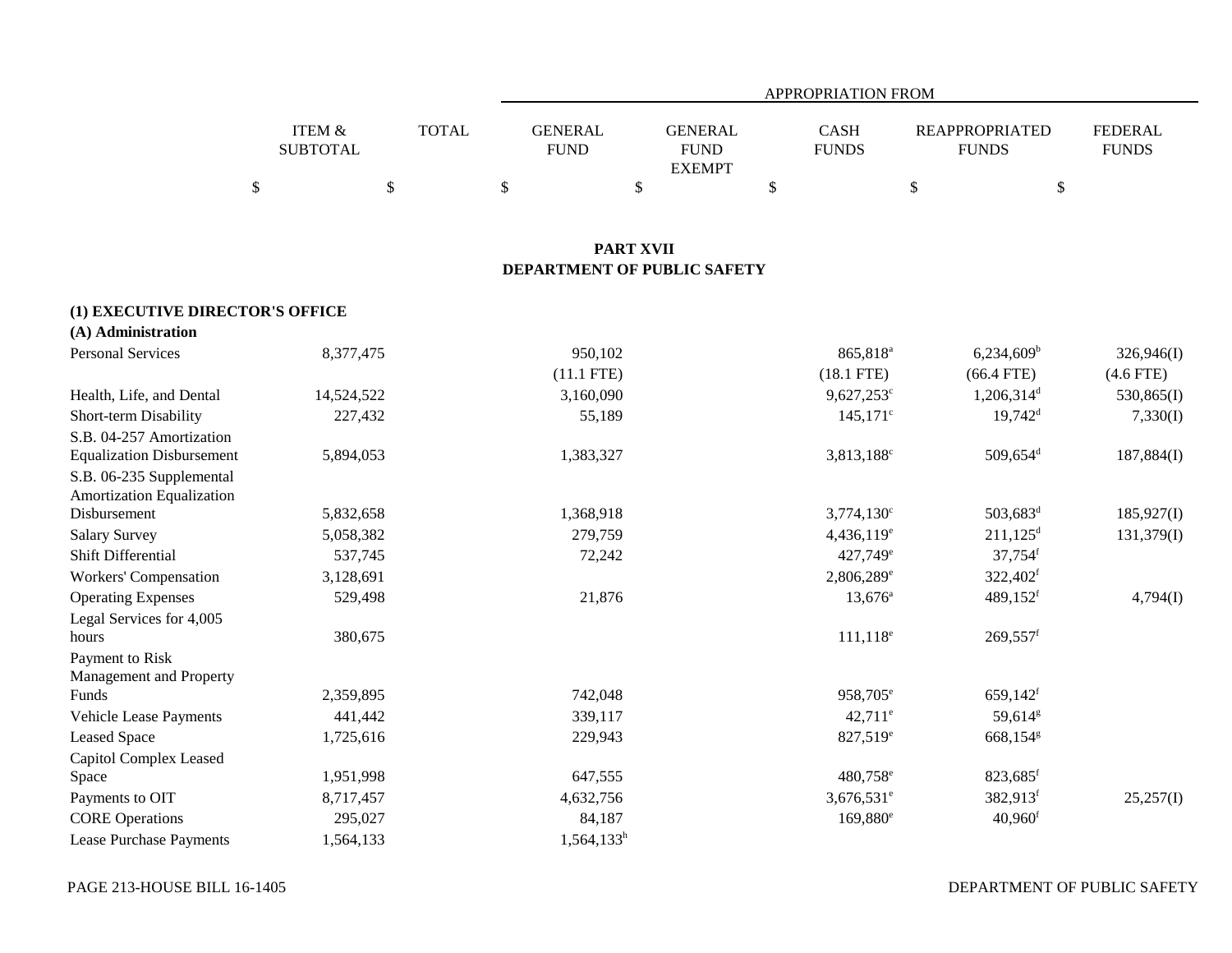|                        |                           |              |        | <b>APPROPRIATION FROM</b>     |                                                |                   |                             |                                       |               |                         |  |
|------------------------|---------------------------|--------------|--------|-------------------------------|------------------------------------------------|-------------------|-----------------------------|---------------------------------------|---------------|-------------------------|--|
|                        | ITEM &<br><b>SUBTOTAL</b> | <b>TOTAL</b> |        | <b>GENERAL</b><br><b>FUND</b> | <b>GENERAL</b><br><b>FUND</b><br><b>EXEMPT</b> |                   | <b>CASH</b><br><b>FUNDS</b> | <b>REAPPROPRIATED</b><br><b>FUNDS</b> |               | FEDERAL<br><b>FUNDS</b> |  |
|                        | \$<br>Φ<br>Ф              |              | \$     |                               | \$                                             | ¢<br>D            |                             | D                                     | $\mathcal{D}$ |                         |  |
|                        |                           |              |        |                               |                                                |                   |                             |                                       |               |                         |  |
| Utilities              | 386,781                   |              | 12,706 |                               |                                                | $372,455^{\circ}$ |                             | $1,620$ <sup>g</sup>                  |               |                         |  |
| Distributions to Local |                           |              |        |                               |                                                |                   |                             |                                       |               |                         |  |
| Government             | 50,000                    |              |        |                               |                                                |                   | $50,000^{\rm i}$            |                                       |               |                         |  |
|                        | 61,983,480                |              |        |                               |                                                |                   |                             |                                       |               |                         |  |

<sup>a</sup> Of this amount, \$551,179 shall be from the Disaster Emergency Fund created in Section 24-33.5-706 (2) (a), C.R.S. and \$328,315 shall be from the Wildland Fire Equipment Repair Cash Fund created in Section 24-33.5-1220 (3), C.R.S.

<sup>b</sup> Of this amount, \$4,913,751 shall be from departmental indirect cost recoveries or the Indirect Costs Excess Recovery Fund created in Section 24-75-1401 (2), C.R.S., and \$1,320,858 shall be from statewide indirect cost recoveries or the Indirect Costs Excess Recovery Fund created in Section 24-75-1401 (2), C.R.S.

 $\degree$  Of these amounts, \$15,678,110 shall be from the Highway Users Tax Fund created in Section 43-4-201 (1) (a), C.R.S., and appropriated pursuant to Section 43-4-201 (3) (a) (I) (C), C.R.S., \$43,888 shall be from the Marijuana Tax Cash Fund created in Section 39-28.8-501 (1), C.R.S., and \$1,637,744 shall be from various sources of cash funds.

<sup>d</sup> Of these amounts, \$888,266 shall be from departmental indirect cost recoveries or the Indirect Cost Excess Recovery Fund created in Section 24-75-1401 (2), C.R.S., \$565,953 shall be from various state agencies, and \$996,299 shall be from various sources of reappropriated funds.

 $^{\circ}$  Of these amounts, \$13,227,296 shall be from the Highway Users Tax Fund created in Section 43-4-201 (1) (a), C.R.S., and appropriated pursuant to Section 43-4-201 (3) (a) (I) (C), C.R.S., and \$1,082,538 shall be from various sources of cash funds.

<sup>f</sup> Of these amounts, \$2,582,313 shall be from departmental indirect cost recoveries or the Indirect Costs Excess Recovery Fund created in Section 24-75-1401 (2), C.R.S., and \$443,252 shall be from various sources of reappropriated funds.

<sup>g</sup> Of these amounts, \$544,118 shall be from departmental indirect cost recoveries or the Indirect Cost Excess Recovery Fund created in Section 24-75-1401 (2), C.R.S., \$47,946 shall be from Limited Gaming funds appropriated to the Department of Revenue, and \$137,324 shall be from various sources of reappropriated funds.

 $h$  This amount is excluded from the calculation of the required General Fund reserve, pursuant to Section 24-75-201.1 (2) (b), C.R.S.

i This amount shall be from the Hazardous Materials Safety Fund created in Section 42-20-107 (1), C.R.S.

### **(B) Special Programs**

(1) Witness Protection Program

| Witness Protection Fund | 50,000  | 50,000 |                  |
|-------------------------|---------|--------|------------------|
| Witness Protection Fund |         |        |                  |
| Expenditures            | 83,000  |        | $83,000^{\circ}$ |
|                         | 133.000 |        |                  |

<sup>a</sup> This amount shall be from the Witness Protection Fund created in Section 24-33.5-106 (6), C.R.S.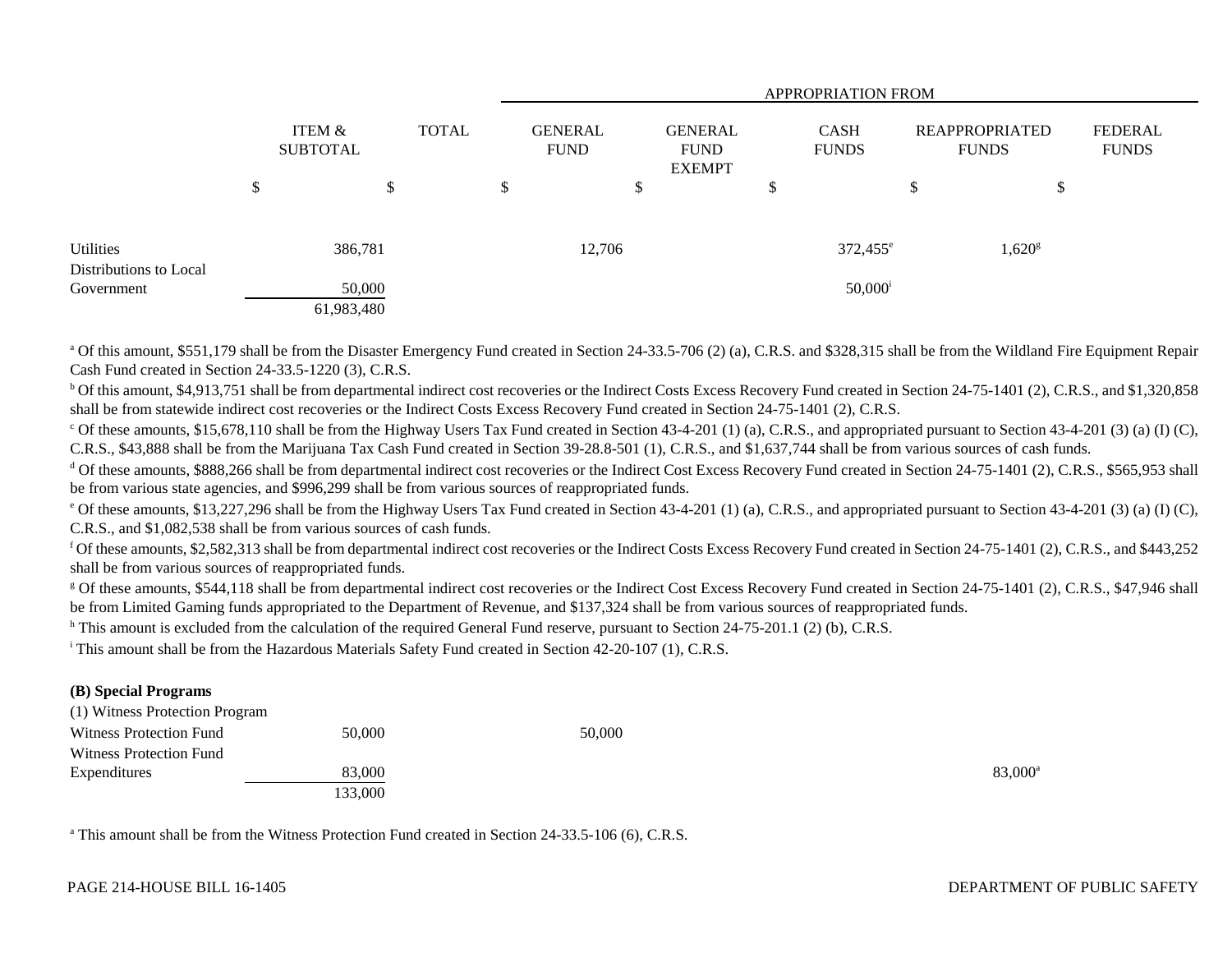|                                                                                                                                                                     |                                      |              |                               |                                                | APPROPRIATION FROM          |                                       |                                |
|---------------------------------------------------------------------------------------------------------------------------------------------------------------------|--------------------------------------|--------------|-------------------------------|------------------------------------------------|-----------------------------|---------------------------------------|--------------------------------|
|                                                                                                                                                                     | <b>ITEM &amp;</b><br><b>SUBTOTAL</b> | <b>TOTAL</b> | <b>GENERAL</b><br><b>FUND</b> | <b>GENERAL</b><br><b>FUND</b><br><b>EXEMPT</b> | <b>CASH</b><br><b>FUNDS</b> | <b>REAPPROPRIATED</b><br><b>FUNDS</b> | <b>FEDERAL</b><br><b>FUNDS</b> |
|                                                                                                                                                                     | $\$$                                 | $\$$         | \$                            | \$                                             | $\boldsymbol{\$}$           | \$<br>$\$$                            |                                |
| (2) Colorado Integrated Criminal Justice Information System (CICJIS)                                                                                                |                                      |              |                               |                                                |                             |                                       |                                |
| <b>Personal Services</b>                                                                                                                                            | 1,220,985                            |              |                               |                                                |                             | 976,457 <sup>a</sup>                  | 244,528(I)                     |
|                                                                                                                                                                     |                                      |              |                               |                                                |                             | $(11.0$ FTE)                          |                                |
| <b>Operating Expenses</b>                                                                                                                                           | 157,002<br>1,377,987                 |              | 6,500                         |                                                |                             | $100,502^{\text{a}}$                  | 50,000(I)                      |
| <sup>a</sup> These amounts shall be from departmental indirect cost recoveries or the Indirect Costs Excess Recovery Fund created in Section 24-75-1401 (2), C.R.S. |                                      |              |                               |                                                |                             |                                       |                                |
| (3) School Safety Resource Center                                                                                                                                   |                                      |              |                               |                                                |                             |                                       |                                |
| Program Costs                                                                                                                                                       | 659,616                              |              | 515,616<br>$(6.0$ FTE)        |                                                | $144,000^a$                 |                                       |                                |
| <sup>a</sup> This amount shall be from the School Safety Resource Center Cash Fund created in Section 24-33.5-1807 (1), C.R.S.                                      |                                      |              |                               |                                                |                             |                                       |                                |
|                                                                                                                                                                     |                                      | 64,154,083   |                               |                                                |                             |                                       |                                |
| (2) COLORADO STATE PATROL<br>Colonel, Lt. Colonels,                                                                                                                 |                                      |              |                               |                                                |                             |                                       |                                |
| Majors, and Captains                                                                                                                                                | 4,667,134                            |              | 108,725                       |                                                | 4,558,409 <sup>a</sup>      |                                       |                                |
|                                                                                                                                                                     |                                      |              | $(1.0$ FTE)                   |                                                | $(33.0$ FTE)                |                                       |                                |
| Sergeants, Technicians, and                                                                                                                                         |                                      |              |                               |                                                |                             |                                       |                                |
| Troopers                                                                                                                                                            | 61,397,258                           |              | 1,620,034                     |                                                | 57,806,733 <sup>b</sup>     | $1,970,491$ <sup>c</sup>              |                                |
|                                                                                                                                                                     |                                      |              | $(18.0$ FTE)                  |                                                | $(578.0$ FTE)               | $(21.6$ FTE)                          |                                |
| Civilians                                                                                                                                                           | 2,586,701                            |              | 62,204                        |                                                | 2,452,707 <sup>b</sup>      | $71,790^{\circ}$                      |                                |
|                                                                                                                                                                     |                                      |              | $(1.0$ FTE)                   |                                                | $(48.0$ FTE)                | $(1.0$ FTE)                           |                                |
| Retirements                                                                                                                                                         | 400,000                              |              |                               |                                                | 400,000 <sup>a</sup>        |                                       |                                |
| Overtime                                                                                                                                                            | 1,403,815                            |              |                               |                                                | $1,378,553^b$               | $25,262^{\circ}$                      |                                |
| <b>Operating Expenses</b>                                                                                                                                           | 9,790,179                            |              | 462,528                       |                                                | $9,073,750^b$               | $253,901^{\circ}$                     |                                |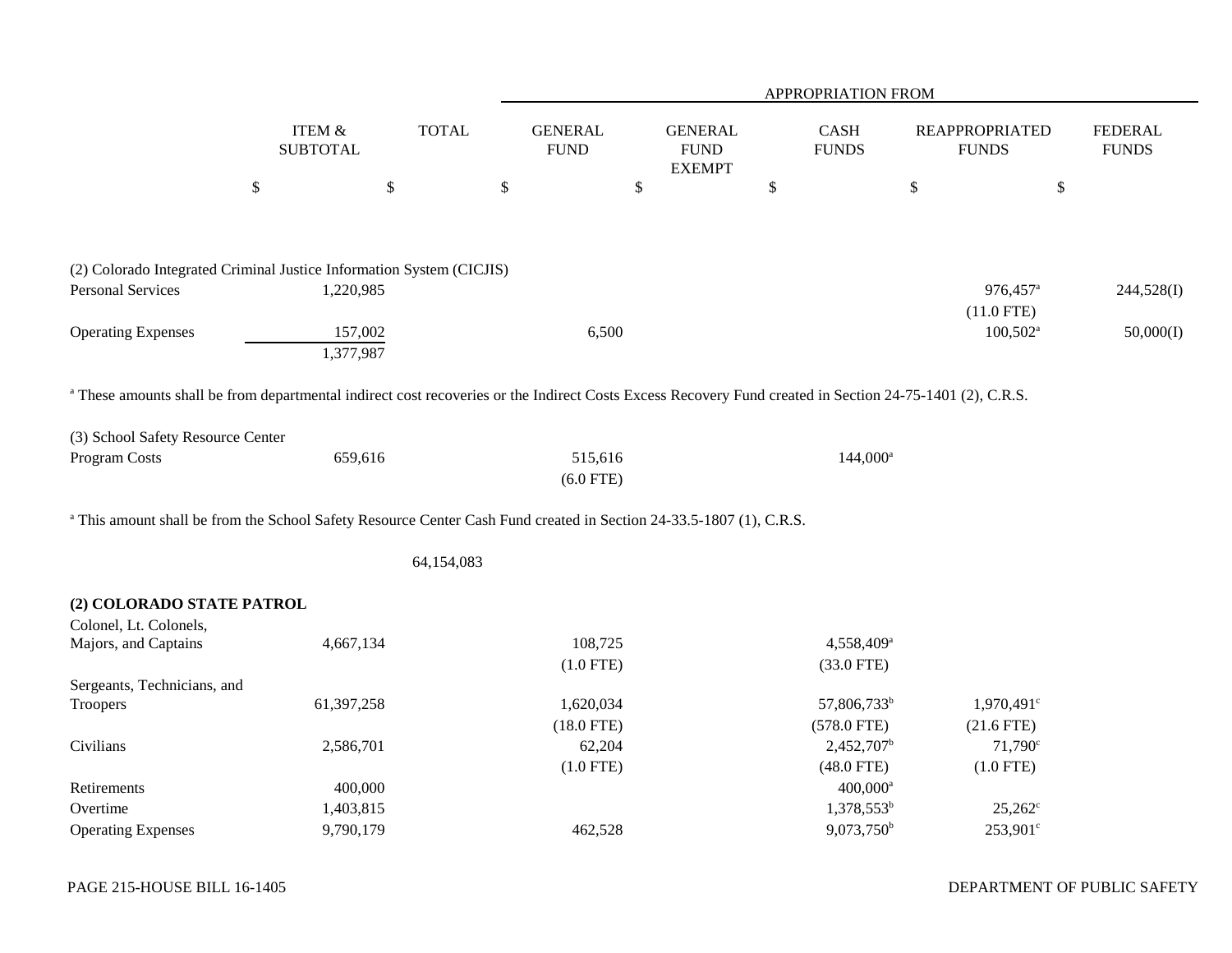|                                  |                           |              | APPROPRIATION FROM            |                                                |                             |                                       |                                |  |  |  |
|----------------------------------|---------------------------|--------------|-------------------------------|------------------------------------------------|-----------------------------|---------------------------------------|--------------------------------|--|--|--|
|                                  | ITEM &<br><b>SUBTOTAL</b> | <b>TOTAL</b> | <b>GENERAL</b><br><b>FUND</b> | <b>GENERAL</b><br><b>FUND</b><br><b>EXEMPT</b> | <b>CASH</b><br><b>FUNDS</b> | <b>REAPPROPRIATED</b><br><b>FUNDS</b> | <b>FEDERAL</b><br><b>FUNDS</b> |  |  |  |
|                                  | $\$$<br>$\$\,$            |              | $\$$                          | \$                                             | $\mathcal{S}$               | \$<br>$\$$                            |                                |  |  |  |
|                                  |                           |              |                               |                                                |                             |                                       |                                |  |  |  |
| <b>Information Technology</b>    |                           |              |                               |                                                |                             |                                       |                                |  |  |  |
| <b>Asset Maintenance</b>         | 2,843,020                 |              |                               |                                                | 2,843,020 <sup>a</sup>      |                                       |                                |  |  |  |
| Vehicle Lease Payments           | 7,160,455                 |              | 97,260                        |                                                | $6,792,035$ <sup>d</sup>    | 203,833 <sup>e</sup>                  | 67,327(I)                      |  |  |  |
| Ports of Entry                   | 8,309,126                 |              |                               |                                                | 8,309,126 <sup>d</sup>      |                                       |                                |  |  |  |
|                                  |                           |              |                               |                                                | $(117.8$ FTE)               |                                       |                                |  |  |  |
| <b>Communications Program</b>    | 8,174,776                 |              |                               |                                                | 7,503,529 <sup>d</sup>      | $658,120$ <sup>f</sup>                | 13,127(I)                      |  |  |  |
|                                  |                           |              |                               |                                                | $(127.1$ FTE)               | $(9.5$ FTE)                           |                                |  |  |  |
| <b>State Patrol Training</b>     |                           |              |                               |                                                |                             |                                       |                                |  |  |  |
| Academy                          | 2,809,332                 |              |                               |                                                | 2,142,909 <sup>g</sup>      | $666,423^h$                           |                                |  |  |  |
|                                  |                           |              |                               |                                                | $(17.0$ FTE)                |                                       |                                |  |  |  |
| Safety and Law                   |                           |              |                               |                                                |                             |                                       |                                |  |  |  |
| <b>Enforcement Support</b>       | 4,356,701                 |              |                               |                                                | 985,913 <sup>i</sup>        | 3,370,788 <sup>j</sup>                |                                |  |  |  |
|                                  |                           |              |                               |                                                |                             | $(2.0$ FTE)                           |                                |  |  |  |
| Aircraft Program                 | 749,341                   |              |                               |                                                | $557,991^k$                 | $191,350$ <sup>f</sup>                |                                |  |  |  |
|                                  |                           |              |                               |                                                | $(4.5$ FTE)                 | $(1.5$ FTE)                           |                                |  |  |  |
| <b>Executive and Capitol</b>     |                           |              |                               |                                                |                             |                                       |                                |  |  |  |
| <b>Complex Security Program</b>  | 5,200,536                 |              | 3,698,857                     |                                                |                             | $1,501,679$ <sup>f</sup>              |                                |  |  |  |
|                                  |                           |              | $(46.0$ FTE)                  |                                                |                             | $(25.0$ FTE)                          |                                |  |  |  |
| Hazardous Materials Safety       |                           |              |                               |                                                |                             |                                       |                                |  |  |  |
| Program                          | 1,203,138                 |              |                               |                                                | $1,203,138$ <sup>1</sup>    |                                       |                                |  |  |  |
|                                  |                           |              |                               |                                                | $(12.0$ FTE)                |                                       |                                |  |  |  |
| Automobile Theft                 |                           |              |                               |                                                |                             |                                       |                                |  |  |  |
| Prevention Authority             | 6,213,420                 |              |                               |                                                | $6,213,420^{\rm m}$         |                                       |                                |  |  |  |
|                                  |                           |              |                               |                                                | $(3.0$ FTE)                 |                                       |                                |  |  |  |
| Victim Assistance                | 679,081                   |              |                               |                                                | $217,911^n$                 | 283,111 <sup>°</sup>                  | 178,059(I)                     |  |  |  |
|                                  |                           |              |                               |                                                |                             | $(5.0$ FTE)                           | $(1.8$ FTE)                    |  |  |  |
| Counter-drug Program             | 4,000,000                 |              |                               |                                                | 4,000,000 <sup>p</sup>      |                                       |                                |  |  |  |
| Motor Carrier Safety and         |                           |              |                               |                                                |                             |                                       |                                |  |  |  |
| <b>Assistance Program Grants</b> | 4,155,864                 |              |                               |                                                | 493,059 <sup>a</sup>        |                                       | 3,662,805(I)                   |  |  |  |
|                                  |                           |              |                               |                                                |                             |                                       | $(32.0$ FTE)                   |  |  |  |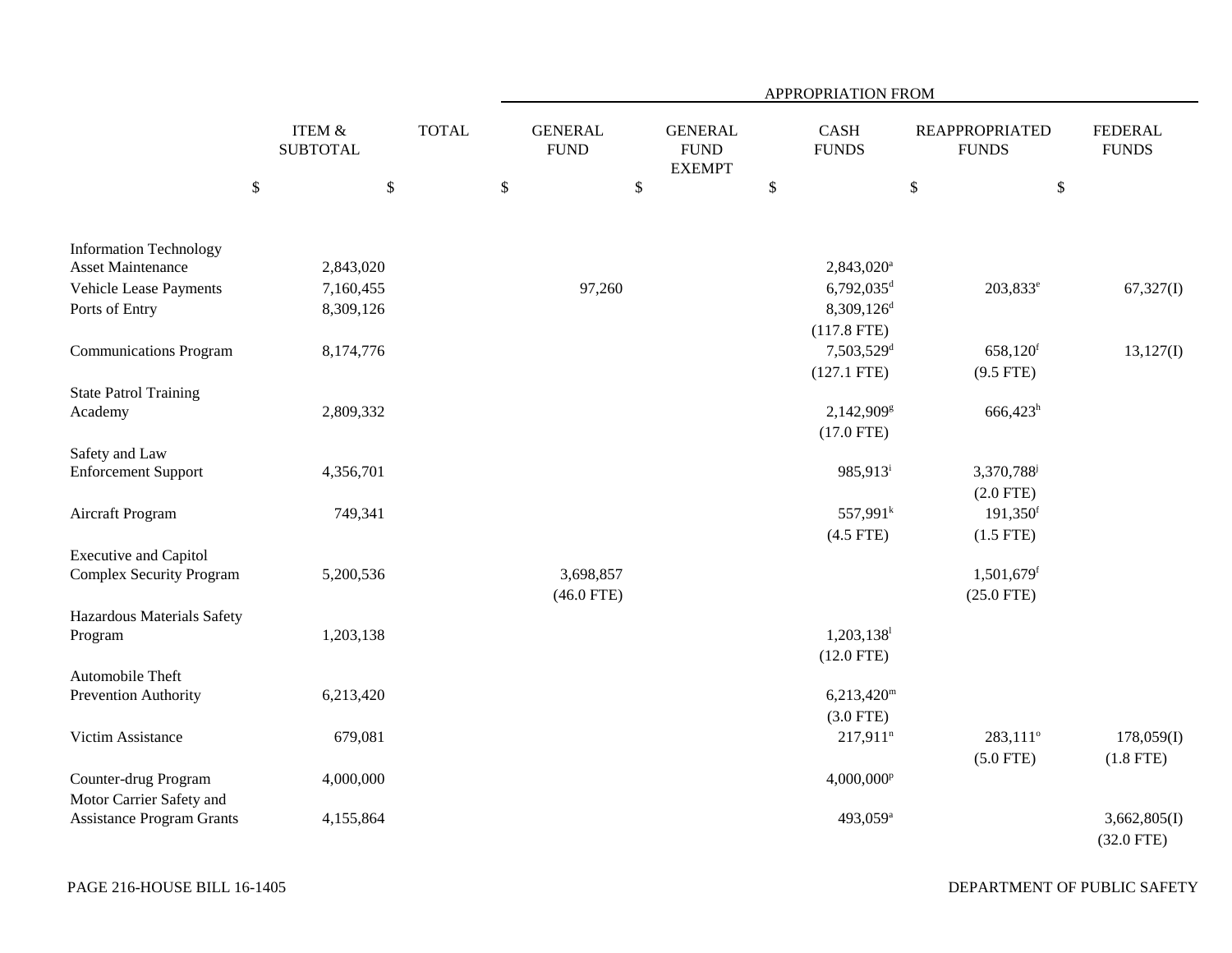|                                 |                                      |              |              | <b>APPROPRIATION FROM</b> |                               |    |                                                |    |                             |   |                                |                                |
|---------------------------------|--------------------------------------|--------------|--------------|---------------------------|-------------------------------|----|------------------------------------------------|----|-----------------------------|---|--------------------------------|--------------------------------|
|                                 | <b>ITEM &amp;</b><br><b>SUBTOTAL</b> |              | <b>TOTAL</b> |                           | <b>GENERAL</b><br><b>FUND</b> |    | <b>GENERAL</b><br><b>FUND</b><br><b>EXEMPT</b> |    | <b>CASH</b><br><b>FUNDS</b> |   | REAPPROPRIATED<br><b>FUNDS</b> | <b>FEDERAL</b><br><b>FUNDS</b> |
|                                 | \$                                   | $\mathbb{S}$ |              | \$                        |                               | \$ |                                                | \$ |                             | D | \$                             |                                |
| <b>Federal Safety Grants</b>    |                                      | 1,101,992    |              |                           |                               |    |                                                |    |                             |   |                                | 1,101,992(I)<br>$(2.0$ FTE)    |
| <b>Indirect Cost Assessment</b> |                                      | 9,802,042    | 147,003,911  |                           |                               |    |                                                |    | 9,173,386 <sup>q</sup>      |   | 447,993 <sup>r</sup>           | 180,663(I)                     |

<sup>a</sup> These amounts shall be from the Highway Users Tax Fund created in Section 43-4-201 (1) (a), C.R.S., and appropriated pursuant to Section 43-4-201 (3) (a) (I) (C), C.R.S.

 $b$  Of these amounts, \$68,604,935 shall be from the Highway Users Tax Fund created in Section 43-4-201 (1) (a), C.R.S., and appropriated pursuant to Section 43-4-201 (3) (a) (I) (C), C.R.S., \$1,530,205 shall be from the E-470 Toll Road Authority, \$169,514 shall be from the Vehicle Identification Number Inspection Fund created in Section 42-5-204 (2) (a), C.R.S., and \$407,089 shall be from various sources of cash funds.

c Of these amounts, \$2,260,954 shall be from Limited Gaming funds appropriated to the Department of Revenue and \$60,490 shall be from other state agencies.

<sup>d</sup> Of these amounts, \$21,676,405 shall be from the Highway Users Tax Fund created in Section 43-4-201 (1) (a), C.R.S., and appropriated pursuant to Section 43-4-201 (3) (a) (I) (C), C.R.S., \$545,109 shall be from user fees from non-state agencies, \$212,306 shall be from the Hazardous Materials Safety Fund created in Section 42-20-107 (1), C.R.S., and \$170,870 shall be from various sources of cash funds, including the E-470 Toll Road Authority.

e This amount shall be from various sources of reappropriated funds.

f These amounts shall be from user fees collected from other state agencies.

<sup>g</sup> Of this amount, an estimated \$2,030,485 shall be from the Highway Users Tax Fund created in Section 43-4-201 (1) (a), C.R.S., and appropriated pursuant to Section 43-4-201 (3) (a) (I) (C), C.R.S., an estimated \$79,844 shall be from user fees collected from non-state agencies, and an estimated \$32,580 shall be from the E-470 Toll Road Authority.

h Of this amount, an estimated \$516,423 shall be from user fees collected from other state agencies and \$150,000 shall be transferred from the Department of Law from the Peace Officer Standards and Training Board Support line item in the Criminal Justice and Appellate division.

<sup>1</sup>Of this amount, an estimated \$456,377 shall be from user fees collected from non-state agencies and an estimated \$529,536 shall be from various sources of cash funds.

<sup>j</sup> Of this amount, an estimated \$2,817,282 shall be transferred from the Department of Transportation from the Construction, Operations, and Maintenance line item and an estimated \$553,506 shall be from user fees collected from other state agencies.

<sup>k</sup> Of this amount, an estimated \$368,347 shall be from the Highway Users Tax Fund created in Section 43-4-201 (1) (a), C.R.S., and appropriated pursuant to Section 43-4-201 (3) (a) (I) (C), C.R.S., an estimated \$180,000 shall be from the Aircraft Engine Fund, and an estimated \$9,644 shall be from various sources of cash funds.

<sup>1</sup> Of this amount, \$848,848 shall be from the Highway Users Tax Fund created in Section 43-4-201 (1) (a), C.R.S., and appropriated pursuant to Section 43-4-201 (3) (a) (I) (C), C.R.S., \$222,864 shall be from the Nuclear Materials Transportation Fund created in Section 42-20-511, C.R.S., and \$131,426 shall be from the Hazardous Materials Safety Fund created in Section 42-20-107 (1), C.R.S.

m This amount shall be from the Colorado Auto Theft Prevention Cash Fund created in Section 42-5-112 (4) (a), C.R.S.

n This amount shall be from compulsory insurance fine revenue collected and allocated pursuant to Section 42-4-1409 (9), C.R.S.

o This amount shall be transferred from the Division of Criminal Justice, Victims Assistance Sub-program.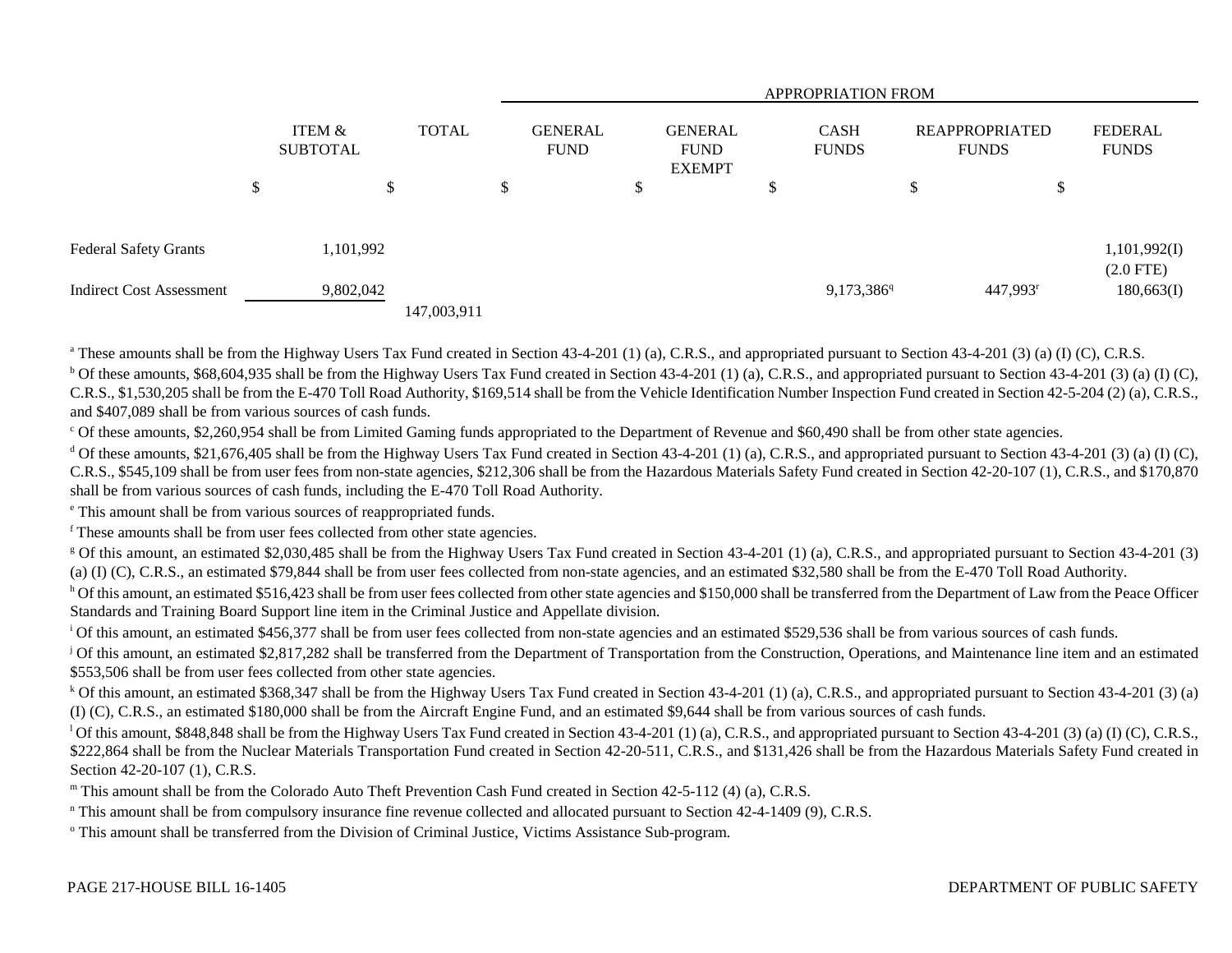|                                      |       |                        | <b>APPROPRIATION FROM</b>               |                      |                                       |                         |  |  |  |  |  |
|--------------------------------------|-------|------------------------|-----------------------------------------|----------------------|---------------------------------------|-------------------------|--|--|--|--|--|
| <b>ITEM &amp;</b><br><b>SUBTOTAL</b> | TOTAL | GENERAL<br><b>FUND</b> | GENERAL<br><b>FUND</b><br><b>EXEMPT</b> | CASH<br><b>FUNDS</b> | <b>REAPPROPRIATED</b><br><b>FUNDS</b> | FEDERAL<br><b>FUNDS</b> |  |  |  |  |  |
|                                      |       |                        |                                         |                      |                                       |                         |  |  |  |  |  |

P This amount shall be from local governments for the purchase of counter-drug equipment from the federal government pursuant to Title 10, Chapter 18, Section 381 U.S.C. <sup>q</sup> Of this amount, \$8,968,725 shall be from the Highway Users Tax Fund created in Section 43-4-201 (1) (a), C.R.S., and appropriated pursuant to Section 43-4-201 (3) (a) (I) (C), C.R.S., \$88,664 shall be from the E-470 Toll Road Authority, \$6,826 shall be from the Vehicle Identification Number Inspection Fund created in Section 42-5-204 (2) (a), C.R.S., and \$109,171 shall be from various sources of cash funds.

<sup>r</sup> Of this amount, \$103,440 shall be from other state agencies for dispatch services and \$344,553 shall be from various sources of reappropriated funds.

### **(3) DIVISION OF FIRE PREVENTION AND CONTROL**

| <b>Personal Services</b>   | 3,392,610  |            | 168,160      | 2,551,002 <sup>a</sup>    | 673,448 <sup>b</sup>        |             |
|----------------------------|------------|------------|--------------|---------------------------|-----------------------------|-------------|
|                            |            |            | $(2.0$ FTE)  | $(33.5$ FTE)              | $(9.5$ FTE)                 |             |
| <b>Operating Expenses</b>  | 943,348    |            | 15,508       | 736,741 <sup>a</sup>      | 116,002 <sup>b</sup>        | 75,097(I)   |
| Wildfire Preparedness Fund | 4,150,000  |            |              | $4,150,000^{\circ}$       |                             |             |
| Wildland Fire Management   |            |            |              |                           |                             |             |
| Services                   | 16,822,976 |            | 10,896,813   | 1,694,660(I) <sup>d</sup> | $3,987,119(1)$ <sup>e</sup> | 244,384(I)  |
|                            |            |            | $(36.9$ FTE) | (23.4 FTE)                |                             | $(4.1$ FTE) |
| Fire Safety Grant          | 1,350,000  |            |              | 1,350,000(I) <sup>f</sup> |                             |             |
|                            |            |            |              | $(1.5$ FTE)               |                             |             |
| Indirect Cost Assessment   | 388,800    |            |              | 329,183 <sup>f</sup>      | $36,679$ <sup>g</sup>       | 22,938(I)   |
|                            |            | 27,047,734 |              |                           |                             |             |

<sup>a</sup> These amounts shall be from various cash funds including: the Firefighter, First Responder, Hazardous Materials Responder, and Prescribed Fire Training and Certification Fund created in Section 24-33.5-1207 (1), C.R.S.; the Fire Suppression Cash Fund created in Section 24-33.5-1207.6 (1), C.R.S.; the Fireworks Licensing Cash Fund created in Section 12-28-104 (6) (b), C.R.S.; the Fire Service Education and Training Fund created in Section 24-33.5-1207.5 (1), C.R.S.; the Health Facility Construction and Inspection Cash Fund created in Section 24-33.5-1207.8, C.R.S.; Public School Construction and Inspection Cash Fund created in Section 24-33.5-1207.7, C.R.S.; the Wildland-urban Interface Training Fund created in Section 24-33.5-1212 (5) (a), C.R.S.; and from various other sources of cash funds including gifts and grants.

<sup>b</sup> Of these amounts, \$638,898 shall be from appropriations to the Health Facilities and Emergency Medical Services Division in the Department of Public Health and Environment and \$150,552 shall be from Limited Gaming funds appropriated to the Department of Revenue.

c This amount shall be from the tax on premiums collected from insurance companies pursuant to Section 10-3-209 (4) (a) (II), C.R.S.

<sup>d</sup> This amount shall be from various cash funds including: the Emergency Fire Fund created in Section 24-33.5-1220 (2) (a), C.R.S.; the Wildland Fire Equipment Repair Cash Fund created in Section 24-33.5-1220 (3), C.R.S.; the Wildfire Emergency Response Fund created in Section 24-33.5-1226 (1), C.R.S.; and the Wildland Fire Cost Recovery Fund created in Section 24-33.5-1220 (4) (a), C.R.S.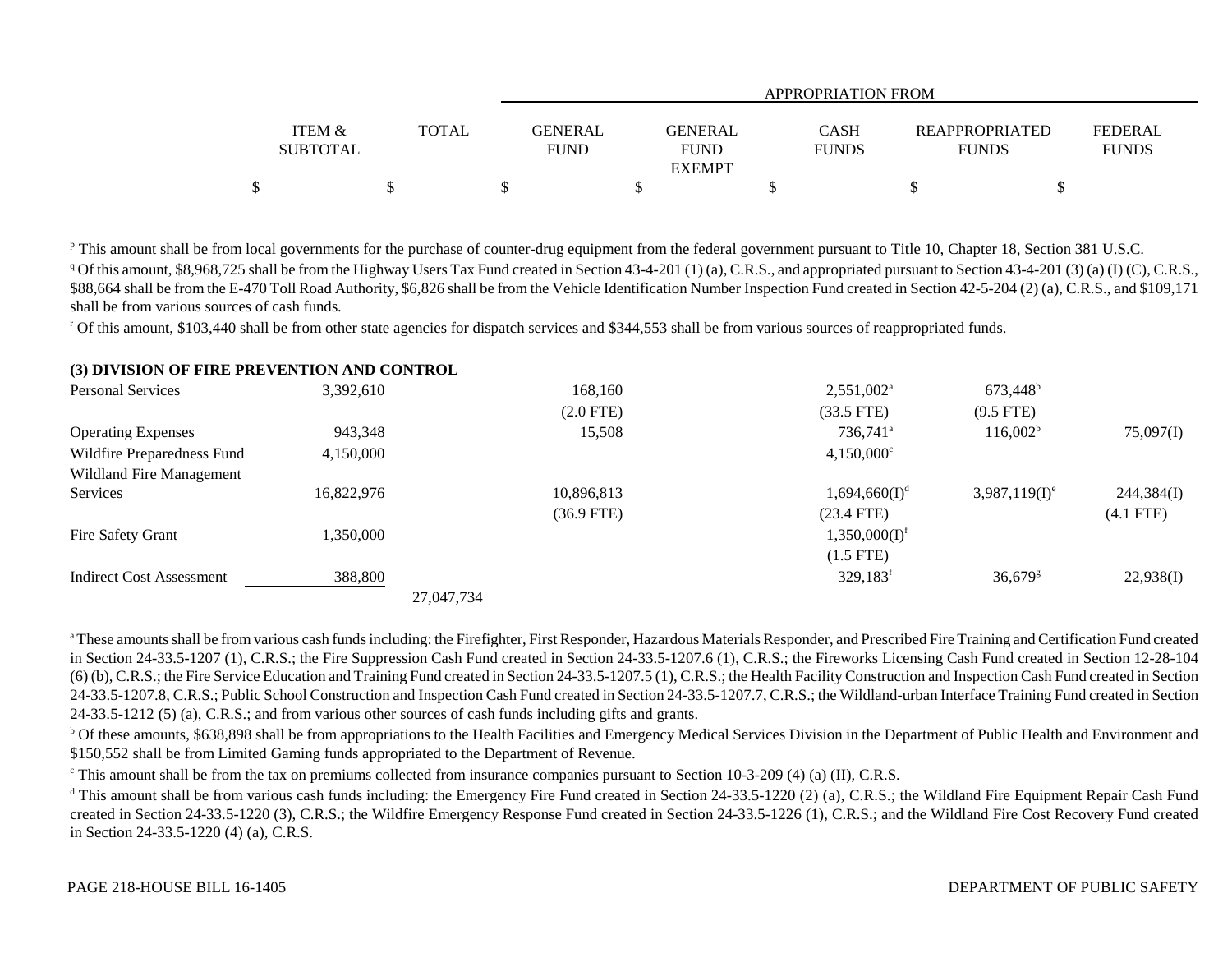|                   |              |                |               |              | APPROPRIATION FROM    |                |  |  |
|-------------------|--------------|----------------|---------------|--------------|-----------------------|----------------|--|--|
| <b>ITEM &amp;</b> | <b>TOTAL</b> | <b>GENERAL</b> | GENERAL       | CASH         | <b>REAPPROPRIATED</b> | <b>FEDERAL</b> |  |  |
| <b>SUBTOTAL</b>   |              | <b>FUND</b>    | <b>FUND</b>   | <b>FUNDS</b> | <b>FUNDS</b>          | <b>FUNDS</b>   |  |  |
|                   |              |                | <b>EXEMPT</b> |              |                       |                |  |  |
| \$                |              |                |               |              |                       |                |  |  |

e This amount shall be from the Wildfire Preparedness Fund created in Section 24-33.5-1227 (1) (a), C.R.S.

f These amounts shall be from various cash funds.

<sup>g</sup> Of this amount, \$14,071 shall be from the Wildfire Preparedness Fund created in Section 24-33.5-1227 (1) (a), C.R.S., \$12,841 shall be from Limited Gaming funds appropriated to the Department of Revenue, and \$9,767 shall be from appropriations to the Health Facilities and Emergency Medical Services Division in the Department of Public Health and Environment.

#### **(4) DIVISION OF CRIMINAL JUSTICE**

#### **(A) Administration**

| DCJ Administrative |
|--------------------|
|                    |

| DUJ AUHHHISHAHVU         |           |            |                      |             |             |
|--------------------------|-----------|------------|----------------------|-------------|-------------|
| Services                 | 3,939,320 | 2,761,705  | 598,092 <sup>a</sup> | $451,892^b$ | 127,631(I)  |
|                          |           | (26.0 FTE) | $(8.7$ FTE)          | (1.9 FTE)   | $(1.3$ FTE) |
| Indirect Cost Assessment | 731,325   |            | $110,279^{\circ}$    |             | 621,046(I)  |
|                          | 4,670,645 |            |                      |             |             |

<sup>a</sup> Of this amount, \$484,800 shall be from the Victims Assistance and Law Enforcement (VALE) Fund created in Section 24-33.5-506 (1), C.R.S., \$79,991 shall be from the Marijuana Tax Cash Fund created in Section 39-28.8-501 (1), C.R.S., and \$33,301 shall be from gifts, grants, and donations.

<sup>b</sup> Of this amount, \$362,283 shall be from departmental indirect cost recoveries or the Indirect Costs Excess Recovery Fund created in Section 24-75-1401 (2), C.R.S., and \$89,609 shall be transferred from the Judicial Department from the Offender Treatment and Services line item appropriation in the Probation and Related Services section. The amount transferred from the Judicial Department originates as General Fund that is appropriated to the Correctional Treatment Cash Fund pursuant to Sections 18-19-103 (3.5) (b), (3.5) (c), and (4) (a), C.R.S.

<sup>c</sup> Of this amount, \$96,203 shall be from the Victims Assistance and Law Enforcement (VALE) Fund created in Section 24-33.5-506 (1), C.R.S., and \$14,076 shall be from various sources of cash funds.

#### **(B) Victims Assistance**

| Federal Victims Assistance      |            |                          |
|---------------------------------|------------|--------------------------|
| and Compensation Grants         | 18,400,000 | 18,400,000(I)            |
| <b>State Victims Assistance</b> |            |                          |
| and Law Enforcement             |            |                          |
| Program                         | .500,000   | $1,500,000$ <sup>a</sup> |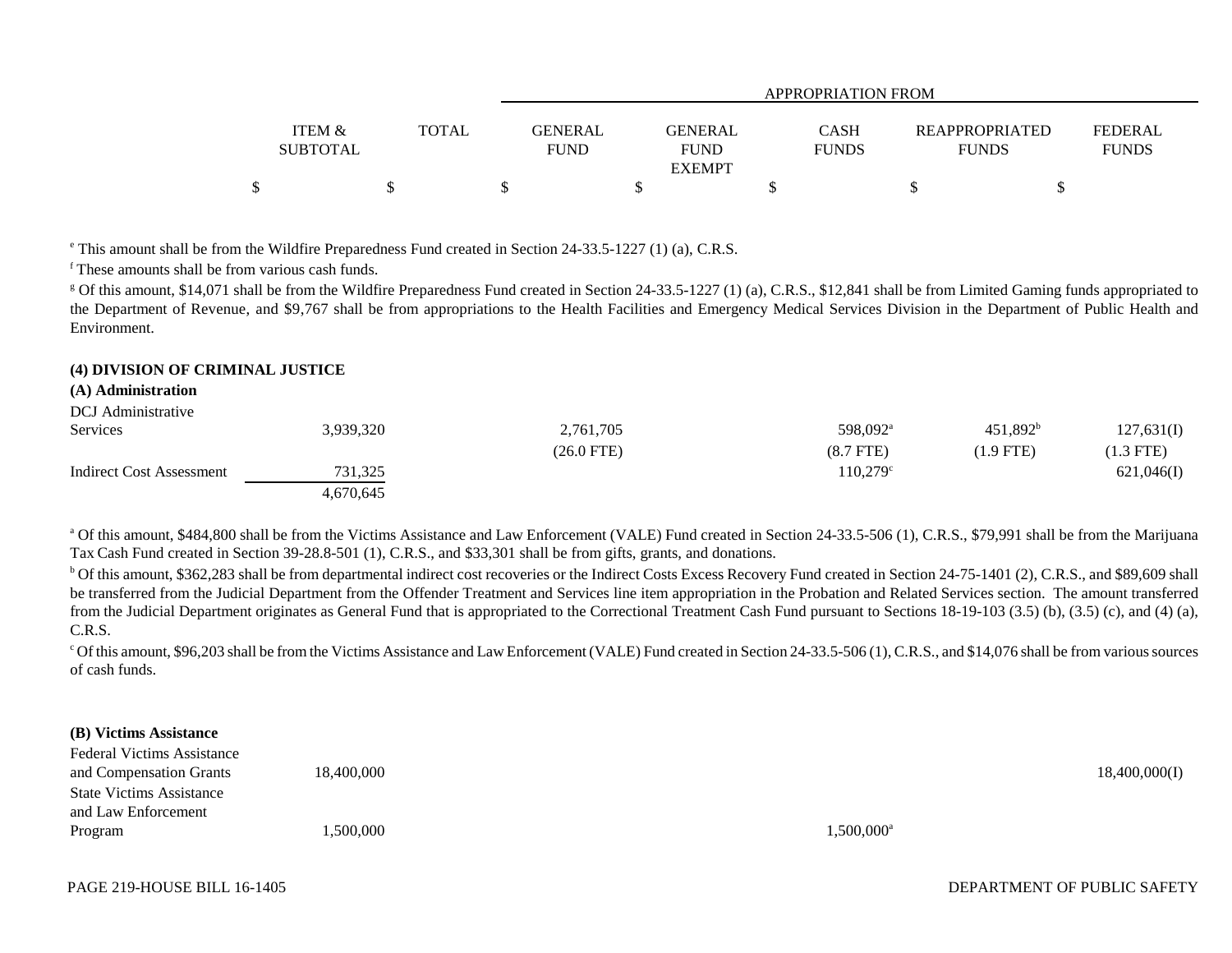|                                                          |                                      |              |             | APPROPRIATION FROM     |    |                                                |    |                             |                                       |    |                                |  |
|----------------------------------------------------------|--------------------------------------|--------------|-------------|------------------------|----|------------------------------------------------|----|-----------------------------|---------------------------------------|----|--------------------------------|--|
|                                                          | <b>ITEM &amp;</b><br><b>SUBTOTAL</b> | <b>TOTAL</b> | <b>FUND</b> | <b>GENERAL</b>         |    | <b>GENERAL</b><br><b>FUND</b><br><b>EXEMPT</b> |    | <b>CASH</b><br><b>FUNDS</b> | <b>REAPPROPRIATED</b><br><b>FUNDS</b> |    | <b>FEDERAL</b><br><b>FUNDS</b> |  |
|                                                          | \$<br>$\$$                           |              | \$          |                        | \$ |                                                | \$ |                             | $\$$                                  | \$ |                                |  |
| Child Abuse Investigation                                | 797,693                              |              |             | 500,000                |    |                                                |    | $297,693^b$<br>$(0.3$ FTE)  |                                       |    |                                |  |
| <b>Sexual Assault Victim</b><br><b>Emergency Payment</b> |                                      |              |             |                        |    |                                                |    |                             |                                       |    |                                |  |
| Program                                                  | 167,933                              |              |             | 167,933<br>$(0.2$ FTE) |    |                                                |    |                             |                                       |    |                                |  |
| <b>Statewide Victim</b><br>Information and               |                                      |              |             |                        |    |                                                |    |                             |                                       |    |                                |  |
| Notification System<br>(VINE)                            | 434,720<br>21,300,346                |              |             | 434,720                |    |                                                |    |                             |                                       |    |                                |  |

<sup>a</sup> This amount shall be from the Victims Assistance and Law Enforcement (VALE) Fund created in Section 24-33.5-506 (1), C.R.S.

<sup>b</sup> This amount shall be from the Child Abuse Investigation Surcharge Fund created in Section 18-24-103 (2) (a), C.R.S.

| Juvenile Justice<br>Disbursements | 500,000   |             |                        | 500,000(I) |
|-----------------------------------|-----------|-------------|------------------------|------------|
| Juvenile Diversion                |           |             |                        |            |
| Programs                          | .641,139  | 1,241,139   | $400,000$ <sup>a</sup> |            |
|                                   |           | $(0.9$ FTE) | $(0.3$ FTE)            |            |
|                                   | 2,141,139 |             |                        |            |

<sup>a</sup> This amount shall be from the Marijuana Tax Cash Fund created in Section 39-28.8-501 (1), C.R.S.

# **(D) Community Corrections**

| <b>Community Corrections</b> |            |            |
|------------------------------|------------|------------|
| Placements <sup>86, 87</sup> | 56,434,632 | 56,434,632 |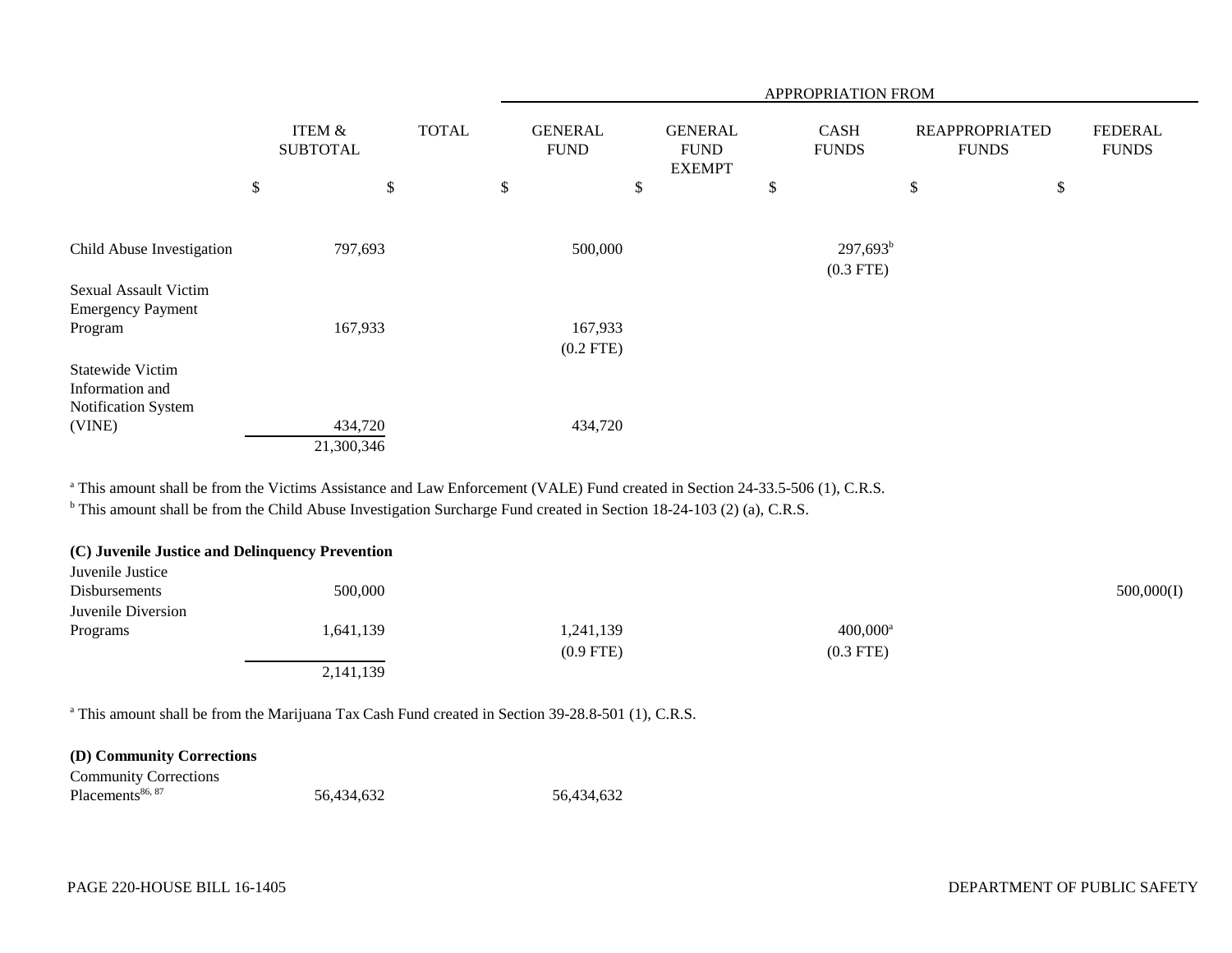|                                                                                           |      |                                      |              | APPROPRIATION FROM            |                                                |    |                             |    |                                       |                                |  |
|-------------------------------------------------------------------------------------------|------|--------------------------------------|--------------|-------------------------------|------------------------------------------------|----|-----------------------------|----|---------------------------------------|--------------------------------|--|
|                                                                                           |      | <b>ITEM &amp;</b><br><b>SUBTOTAL</b> | <b>TOTAL</b> | <b>GENERAL</b><br><b>FUND</b> | <b>GENERAL</b><br><b>FUND</b><br><b>EXEMPT</b> |    | <b>CASH</b><br><b>FUNDS</b> |    | <b>REAPPROPRIATED</b><br><b>FUNDS</b> | <b>FEDERAL</b><br><b>FUNDS</b> |  |
|                                                                                           | $\$$ | \$                                   |              | \$                            | \$                                             | \$ |                             | \$ | \$                                    |                                |  |
|                                                                                           |      |                                      |              |                               |                                                |    |                             |    |                                       |                                |  |
| <b>Correctional Treatment</b><br><b>Cash Fund Residential</b><br>Placements <sup>88</sup> |      | 2,643,869                            |              |                               |                                                |    |                             |    | 2,643,869 <sup>a</sup>                |                                |  |
| <b>Community Corrections</b><br>Facility Payments <sup>89</sup>                           |      | 3,327,249                            |              | 3,327,249                     |                                                |    |                             |    |                                       |                                |  |
| <b>Community Corrections</b><br><b>Boards Administration</b>                              |      | 2,309,818                            |              | 2,309,818                     |                                                |    |                             |    |                                       |                                |  |
| Services for Substance<br>Abuse and Co-occurring<br>Disorders                             |      | 2,553,900                            |              |                               |                                                |    |                             |    | 2,553,900 <sup>a</sup>                |                                |  |
| Specialized Offender<br>Services                                                          |      | 157,333                              |              | 157,333                       |                                                |    |                             |    |                                       |                                |  |
| <b>Offender Assessment</b>                                                                |      |                                      |              |                               |                                                |    |                             |    |                                       |                                |  |
| Training                                                                                  |      | 10,507                               |              | 10,507                        |                                                |    |                             |    |                                       |                                |  |
|                                                                                           |      | 67,437,308                           |              |                               |                                                |    |                             |    |                                       |                                |  |

<sup>a</sup> These amounts shall be transferred from the Judicial Department from the Offender Treatment and Services line item appropriation in the Probation and Related Services section. These amounts originate as General Fund that is appropriated to the Correctional Treatment Cash Fund pursuant to Sections 18-19-103 (3.5) (b), (3.5) (c) and (4) (a), C.R.S.

| (E) Crime Control and System Improvement |           |             |                   |              |
|------------------------------------------|-----------|-------------|-------------------|--------------|
| State and Local Crime                    |           |             |                   |              |
| Control and System                       |           |             |                   |              |
| <b>Improvement Grants</b>                | 3,000,000 |             |                   | 3,000,000(I) |
| Sex Offender Surcharge                   |           |             |                   |              |
| Fund Program                             | 162,269   |             | $162,269^{\rm a}$ |              |
|                                          |           |             | $(1.5$ FTE)       |              |
| Sex Offender Supervision                 | 352,765   | 352,765     |                   |              |
|                                          |           | $(3.2$ FTE) |                   |              |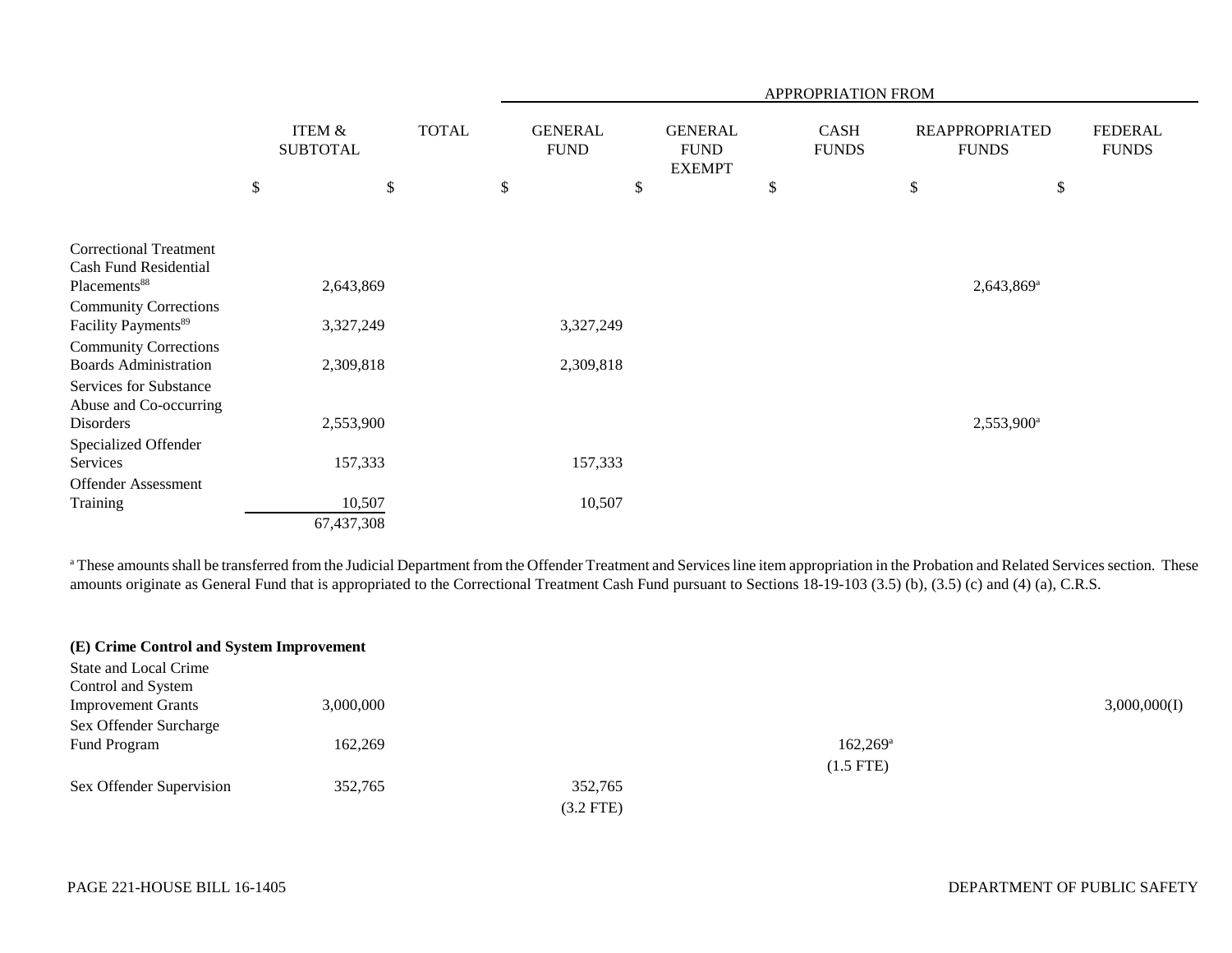|                                                            |      | APPROPRIATION FROM                   |    |              |    |                               |    |                                                |    |                                       |                                       |                                |
|------------------------------------------------------------|------|--------------------------------------|----|--------------|----|-------------------------------|----|------------------------------------------------|----|---------------------------------------|---------------------------------------|--------------------------------|
|                                                            |      | <b>ITEM &amp;</b><br><b>SUBTOTAL</b> |    | <b>TOTAL</b> |    | <b>GENERAL</b><br><b>FUND</b> |    | <b>GENERAL</b><br><b>FUND</b><br><b>EXEMPT</b> |    | CASH<br><b>FUNDS</b>                  | <b>REAPPROPRIATED</b><br><b>FUNDS</b> | <b>FEDERAL</b><br><b>FUNDS</b> |
|                                                            | $\$$ |                                      | \$ |              | \$ |                               | \$ |                                                | \$ |                                       | \$<br>\$                              |                                |
| <b>Treatment Provider</b><br>Criminal Background<br>Checks |      | 49,606                               |    |              |    |                               |    |                                                |    | $49,606^b$                            |                                       |                                |
|                                                            |      |                                      |    |              |    |                               |    |                                                |    | $(0.6$ FTE)                           |                                       |                                |
| <b>Federal Grants</b>                                      |      | 5,000,000                            |    |              |    |                               |    |                                                |    |                                       |                                       | 5,000,000(I)<br>$(17.0$ FTE)   |
| <b>EPIC Resource Center</b>                                |      | 872,317                              |    |              |    | 872,317<br>$(9.0$ FTE)        |    |                                                |    |                                       |                                       |                                |
| <b>Criminal Justice Training</b>                           |      | 120,000                              |    |              |    |                               |    |                                                |    | $120,000$ <sup>c</sup><br>$(0.5$ FTE) |                                       |                                |
| MacArthur Foundation                                       |      |                                      |    |              |    |                               |    |                                                |    |                                       |                                       |                                |
| Grant                                                      |      | 75,000                               |    |              |    |                               |    |                                                |    | $75,000(I)^d$                         |                                       |                                |
| Methamphetamine Abuse<br><b>Task Force</b>                 |      | 20,000                               |    |              |    |                               |    |                                                |    | $20,000^{\circ}$                      |                                       |                                |
|                                                            |      | 9,651,957                            |    |              |    |                               |    |                                                |    |                                       |                                       |                                |

<sup>a</sup> This amount shall be from the Sex Offender Surcharge Fund created in Section 18-21-103 (3), C.R.S.

<sup>b</sup> This amount shall be from the Domestic Violence Offender Treatment Provider Fund created in Section 16-11.8-104 (2) (b), C.R.S., and the Sex Offender Treatment Provider Fund created in Section 16-11.7-106 (6), C.R.S.

<sup>c</sup> This amount shall be from the Criminal Justice Training Fund created in Section 24-33.5-503.5 (2), C.R.S.

<sup>d</sup> This amount shall be from private grant funds received from the MacArthur Foundation.

<sup>e</sup> This amount shall be from the Substance Abuse Prevention, Intervention, and Treatment Cash Fund created in Section 18-18.5-105 (1) (a), C.R.S.

### 105,201,395

#### **(5) COLORADO BUREAU OF INVESTIGATION (A) Administration**

| (A) Administration        |         |             |                  |
|---------------------------|---------|-------------|------------------|
| Personal Services         | 281.942 | 211,365     | $70.577^{\circ}$ |
|                           |         | $(2.2$ FTE) | $(0.8$ FTE)      |
| <b>Operating Expenses</b> | 22.934  | 12.099      | $10.835^{\circ}$ |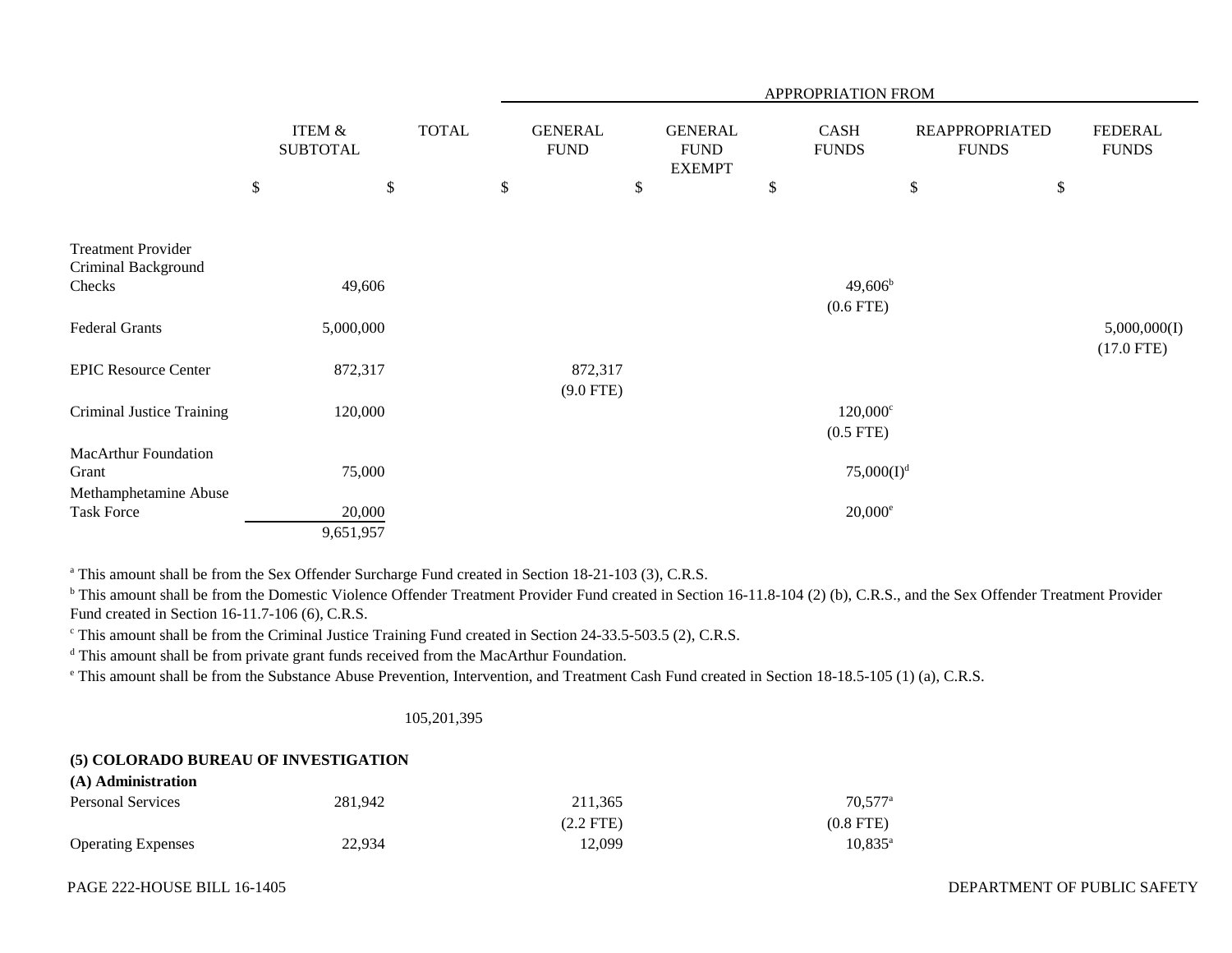|                                 |    |                                      |    |  |              | APPROPRIATION FROM |                               |  |                                                |             |                             |                       |                                       |                                |
|---------------------------------|----|--------------------------------------|----|--|--------------|--------------------|-------------------------------|--|------------------------------------------------|-------------|-----------------------------|-----------------------|---------------------------------------|--------------------------------|
|                                 |    | <b>ITEM &amp;</b><br><b>SUBTOTAL</b> |    |  | <b>TOTAL</b> |                    | <b>GENERAL</b><br><b>FUND</b> |  | <b>GENERAL</b><br><b>FUND</b><br><b>EXEMPT</b> |             | <b>CASH</b><br><b>FUNDS</b> |                       | <b>REAPPROPRIATED</b><br><b>FUNDS</b> | <b>FEDERAL</b><br><b>FUNDS</b> |
|                                 | \$ |                                      | \$ |  | \$           |                    | \$                            |  | \$                                             |             | \$                          | \$                    |                                       |                                |
| <b>Vehicle Lease Payments</b>   |    | 286,647                              |    |  |              | 227,655            |                               |  |                                                | $39,392^b$  |                             | $19,600^{\circ}$      |                                       |                                |
| <b>Federal Grants</b>           |    | 886,222                              |    |  |              |                    |                               |  |                                                |             |                             |                       | 886,222(I)<br>$(3.0$ FTE)             |                                |
| <b>Indirect Cost Assessment</b> |    | 585,613<br>2,063,358                 |    |  |              |                    |                               |  |                                                | $514,131^b$ |                             | $58,250$ <sup>d</sup> | 13,232(I)                             |                                |

a These amounts shall be from the Colorado Bureau of Investigation Identification Unit Fund created in Section 24-33.5-426, C.R.S.

<sup>b</sup> These amounts shall be from various sources of cash funds.

<sup>c</sup> This amount shall be from Limited Gaming funds transferred from the Department of Revenue.

<sup>d</sup> Of this amount, \$44,107 shall be from Limited Gaming funds transferred from the Department of Revenue and \$14,143 shall be from various sources of reappropriated funds.

# **(B) Colorado Crime Information Center (CCIC)**

| (1) CCIC Program Support  |           |            |                         |                  |
|---------------------------|-----------|------------|-------------------------|------------------|
| <b>Personal Services</b>  | 1.026.438 | 861.314    | $165, 124$ <sup>a</sup> |                  |
|                           |           | (14.8 FTE) | $(2.2$ FTE)             |                  |
| <b>Operating Expenses</b> | 207,790   | 120.807    | $67,050^{\rm b}$        | $19,933^{\circ}$ |
|                           | 1,234,228 |            |                         |                  |

<sup>a</sup> Of this amount, \$64,152 from fees collected from motor vehicle recyclers pursuant to Section 42-4-2203, C.R.S., \$53,685 shall be from the Sex Offender Registry Fund created in Section 16-22-110 (7), C.R.S., and \$47,287 shall be from the Marijuana Tax Cash Fund created in Section 39-28.8-501 (1), C.R.S.

<sup>b</sup> Of this amount, \$39,451 shall be from the Colorado Bureau of Investigation Identification Unit Fund created in Section 24-33.5-426, C.R.S., \$14,653 shall be from the Marijuana Tax Cash Fund created in Section 39-28.8-501 (1), C.R.S. \$6,776 shall be from the Sex Offender Registry Fund created in Section 16-22-110 (7), C.R.S., and \$6,170 shall be from fees collected from motor vehicle recyclers pursuant to Section 42-4-2203, C.R.S.

<sup>c</sup> This amount shall be from the Colorado Bureau of Investigation Identification Unit Fund created in Section 24-33.5-426, C.R.S., from fees collected from other state agencies.

| (2) Identification        |           |            |                          |               |
|---------------------------|-----------|------------|--------------------------|---------------|
| <b>Personal Services</b>  | 3.472.185 | 1.217.732  | $1,985,916^{\circ}$      | $268,537^b$   |
|                           |           | (19.3 FTE) | (30.1 FTE)               | $(6.1$ FTE)   |
| <b>Operating Expenses</b> | 5.429.901 | 229,943    | $2,706,832$ <sup>a</sup> | $2,493,126^b$ |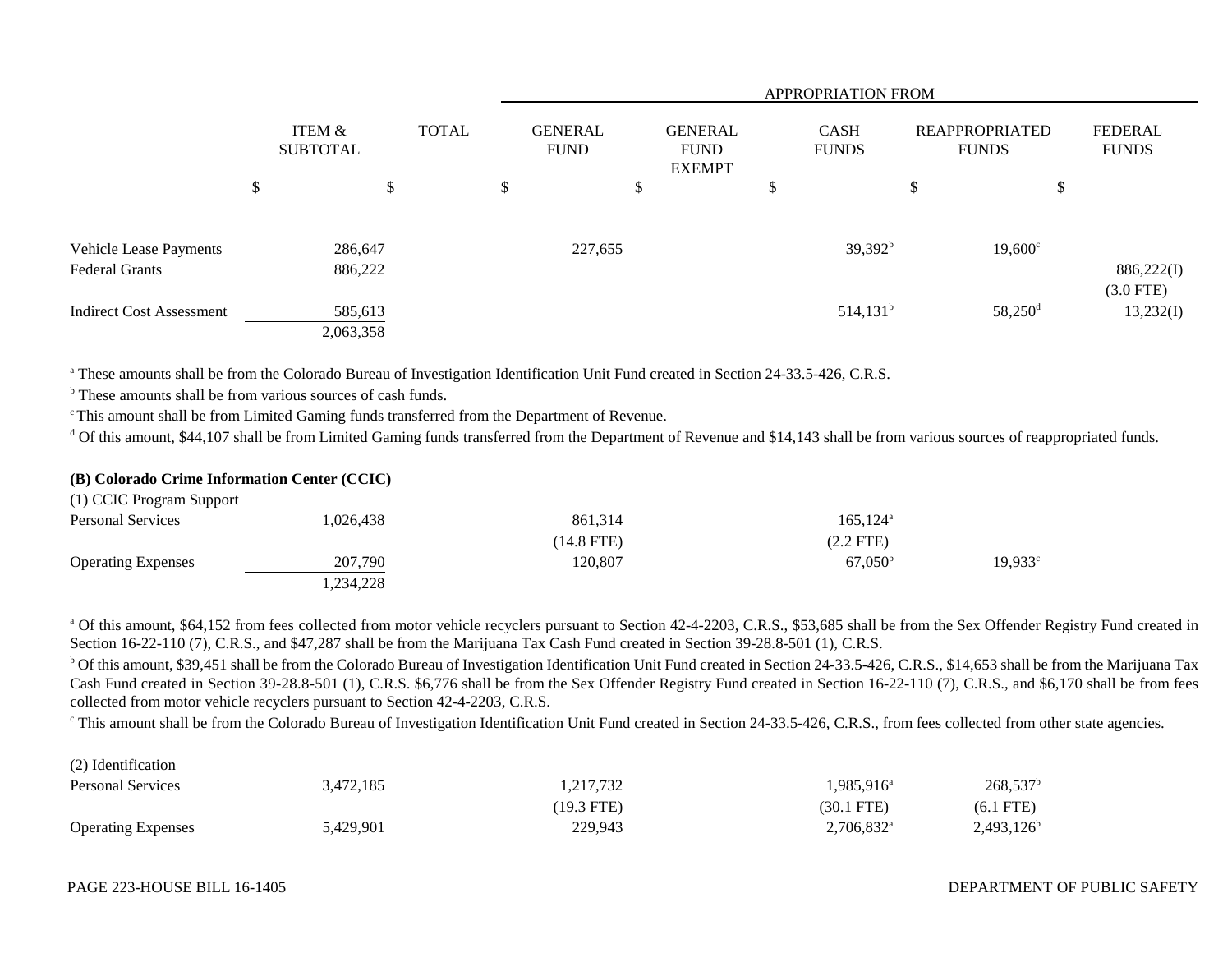|                                   |                           |              |    | <b>APPROPRIATION FROM</b>     |   |                                                |  |                             |   |                                                  |  |
|-----------------------------------|---------------------------|--------------|----|-------------------------------|---|------------------------------------------------|--|-----------------------------|---|--------------------------------------------------|--|
|                                   | ITEM &<br><b>SUBTOTAL</b> | <b>TOTAL</b> |    | <b>GENERAL</b><br><b>FUND</b> |   | <b>GENERAL</b><br><b>FUND</b><br><b>EXEMPT</b> |  | <b>CASH</b><br><b>FUNDS</b> |   | FEDERAL<br><b>REAPPROPRIATED</b><br><b>FUNDS</b> |  |
|                                   | \$<br>\$                  |              | ۰D |                               | D |                                                |  |                             | Ф | ₼<br>J                                           |  |
| Lease/Lease Purchase<br>Equipment | 591,235                   |              |    |                               |   |                                                |  | 378,392 <sup>a</sup>        |   | $212,843^b$                                      |  |
|                                   | 9,493,321                 |              |    |                               |   |                                                |  |                             |   |                                                  |  |

<sup>a</sup> These amounts shall be from the Colorado Bureau of Investigation Identification Unit Fund created in Section 24-33.5-426, C.R.S., from fingerprint and name check processing fees collected from non-state agencies.

<sup>b</sup> Of these amounts, \$2,689,290 shall be from the Colorado Bureau of Investigation Identification Unit Fund created in Section 24-33.5-426, C.R.S., from fingerprint and name check processing fees collected from other state agencies, \$277,589 shall be transferred from the Marijuana Enforcement line item in the Department of Revenue from the Marijuana Cash Fund created in Section 12-43.3-501 (1) (a), C.R.S., and \$7,627 shall be from various sources of reappropriated funds.

# (3) Information

| Technology | .618,897 | 844.310 | 758.587 | 16,000 <sup>b</sup> |
|------------|----------|---------|---------|---------------------|
|------------|----------|---------|---------|---------------------|

<sup>a</sup> Of this amount, \$631,875 shall be from the Colorado Bureau of Investigation Identification Unit Fund created in Section 24-33.5-426, C.R.S., from fingerprint and name check processing fees collected from non-state agencies, \$101,885 shall be from the Sex Offender Registry Fund created in Section 16-22-110 (7), C.R.S., and \$24,827 shall be from various sources of cash funds.

<sup>b</sup> Of this amount, \$8,000 shall be transferred from the Department of Revenue from the Marijuana Cash Fund created in Section 12-43.3-501 (1), C.R.S., and \$8,000 shall be transferred from the Center for Health and Environmental Information in the Department of Public Health and Environment from the Medical Marijuana Program Cash Fund created in Section 25-1.5-106 (16) (a), C.R.S.

| (C) Laboratory and Investigative Services |            |               |                        |                   |
|-------------------------------------------|------------|---------------|------------------------|-------------------|
| <b>Personal Services</b>                  | 11,581,552 | 9,578,643     | 1,322,413 <sup>a</sup> | $680,496^{\rm b}$ |
|                                           |            | $(137.1$ FTE) | $(3.8$ FTE)            | $(7.0$ FTE)       |
| <b>Operating Expenses</b>                 | 6,563,328  | 4,930,234     | $1,487,792^{\text{a}}$ | $145,302^{\circ}$ |
| <b>Complex Financial Fraud</b>            |            |               |                        |                   |
| Unit                                      | 654.871    |               | $654,871$ <sup>d</sup> |                   |
|                                           |            |               | $(7.0$ FTE)            |                   |
| Lease/Lease Purchase                      |            |               |                        |                   |
| Equipment                                 | 439,196    | 439.196       |                        |                   |
|                                           | 19,238,947 |               |                        |                   |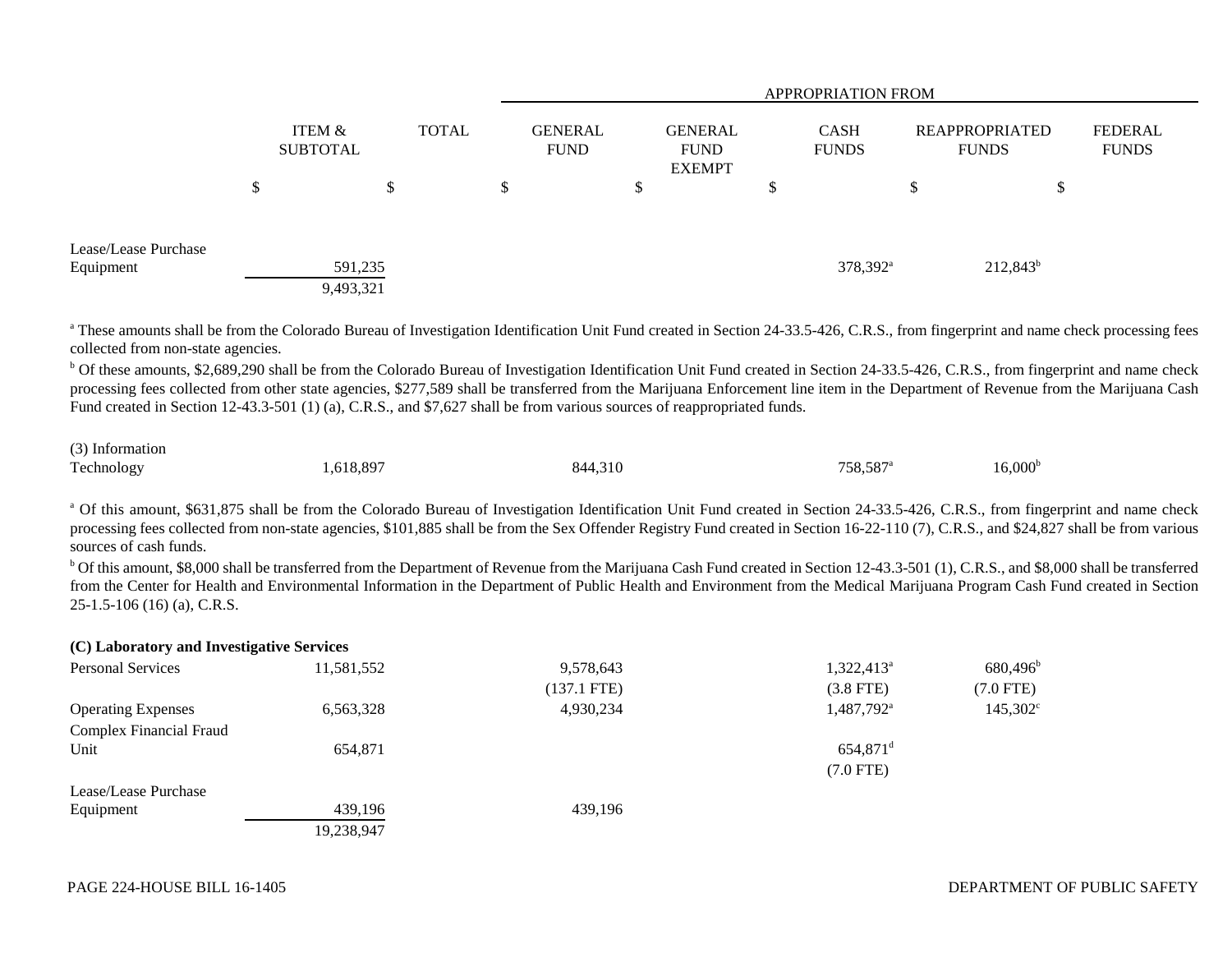|                                      |              |                        | APPROPRIATION FROM            |                             |                                       |                         |  |  |  |  |
|--------------------------------------|--------------|------------------------|-------------------------------|-----------------------------|---------------------------------------|-------------------------|--|--|--|--|
|                                      |              |                        |                               |                             |                                       |                         |  |  |  |  |
| <b>ITEM &amp;</b><br><b>SUBTOTAL</b> | <b>TOTAL</b> | GENERAL<br><b>FUND</b> | <b>GENERAL</b><br><b>FUND</b> | <b>CASH</b><br><b>FUNDS</b> | <b>REAPPROPRIATED</b><br><b>FUNDS</b> | FEDERAL<br><b>FUNDS</b> |  |  |  |  |
|                                      |              |                        | <b>EXEMPT</b>                 |                             |                                       |                         |  |  |  |  |
| Φ                                    |              |                        |                               |                             |                                       |                         |  |  |  |  |

<sup>a</sup> Of these amounts, \$1,324,407 shall be from the State Toxicology Laboratory Fund created in Section 24-33.5-428 (2) (a), C.R.S., \$1,185,798 shall be from the Offender Identification Fund created in Section 24-33.5-415.6 (1), C.R.S., and \$300,000 shall be from the Law Enforcement Assistance Fund created in Section 43-4-401, C.R.S.

<sup>b</sup> This amount shall be transferred from Limited Gaming funds appropriated to the Department of Revenue.

 $c$  Of this amount, \$106,974 shall be transferred from Limited Gaming funds appropriated to the Department of Revenue, \$20,000 shall be transferred from the CBI Grants & Donation Fund, and \$18,328 shall be transferred from the Division of Criminal Justice, Victims Assistance Sub-program.

<sup>d</sup> This amount shall be from the Colorado Identity Theft and Financial Fraud Cash Fund created in Section 24-33.5-1707 (1) (a), C.R.S.

#### **(D) State Point of Contact - National Instant Criminal Background Check Program**

| <b>Personal Services</b>  | 2,556,702 | $2,556,702^{\circ}$ |
|---------------------------|-----------|---------------------|
|                           |           | $(51.7$ FTE)        |
| <b>Operating Expenses</b> | 385.181   | $385.181^a$         |
|                           | 2,941,883 |                     |

<sup>a</sup> Of these amounts, \$2,655,568 shall be from the Instant Criminal Background Check Cash Fund created in Section 24-33.5-424 (3.5) (b), C.R.S., and \$286,315 shall be from permit application fees collected pursuant to Section 18-12-205 (2) (b), C.R.S.

#### 36,590,634

# **(6) DIVISION OF HOMELAND SECURITY AND EMERGENCY MANAGEMENT**

| (A) Office of Emergency Management |            |              |                             |                       |               |
|------------------------------------|------------|--------------|-----------------------------|-----------------------|---------------|
| Program Administration             | 3,050,511  | 990,193      |                             | $65,841$ <sup>a</sup> | 1,994,477(I)  |
|                                    |            | $(12.7$ FTE) |                             | $(1.0$ FTE)           | $(30.9$ FTE)  |
| Disaster Response and              |            |              |                             |                       |               |
| Recovery                           | 4,397,769  |              | $3,947,769(1)$ <sup>b</sup> |                       | 450,000(I)    |
|                                    |            |              | $(18.0$ FTE)                |                       |               |
| Preparedness Grants and            |            |              |                             |                       |               |
| Training                           | 11,679,248 |              | $10,988(1)$ <sup>b</sup>    |                       | 11,668,260(I) |
|                                    |            |              |                             |                       | $(1.6$ FTE)   |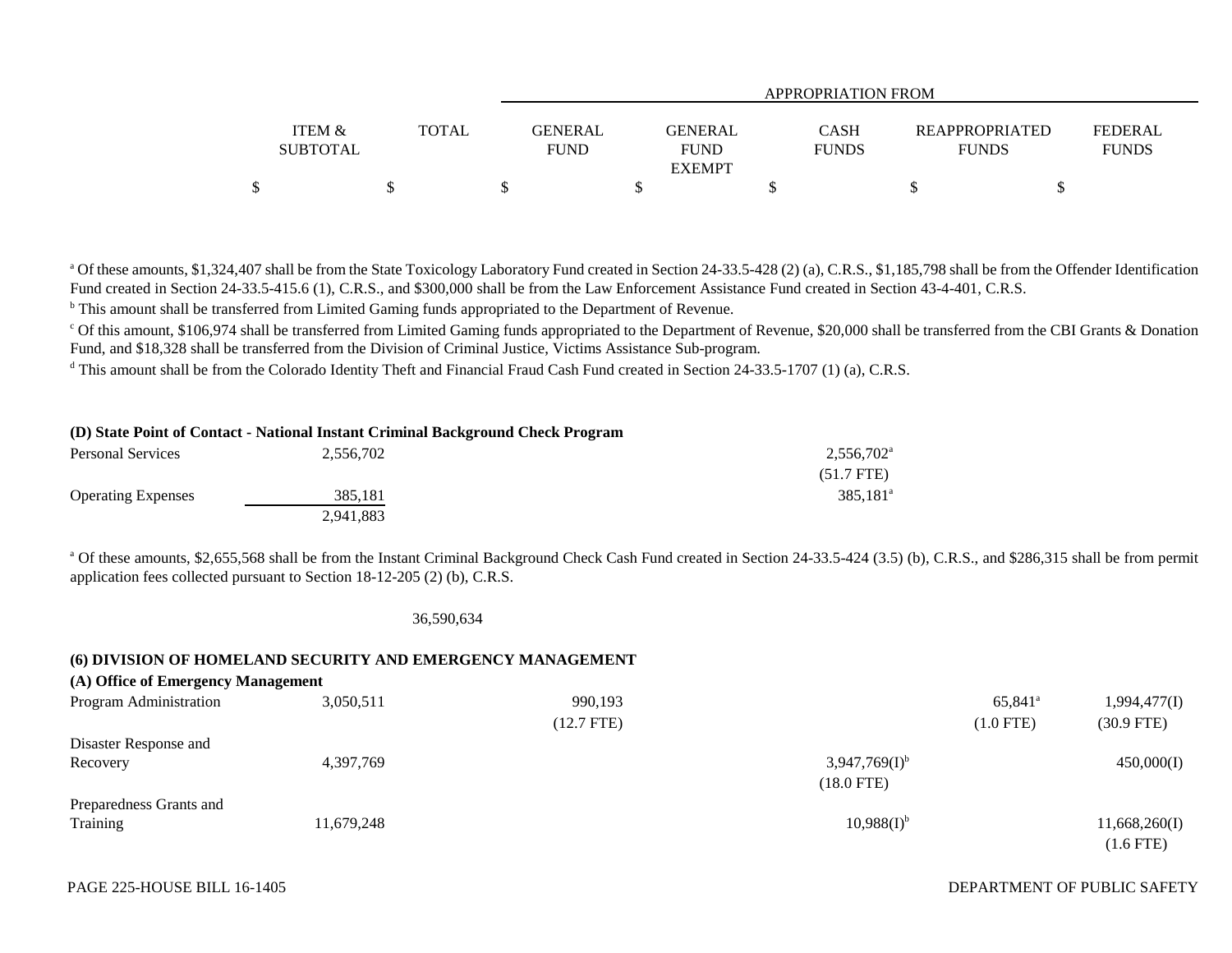|                                                                                                                                                                                                                                       |                                    |               |                               |                                                | APPROPRIATION FROM       |                                       |                                |
|---------------------------------------------------------------------------------------------------------------------------------------------------------------------------------------------------------------------------------------|------------------------------------|---------------|-------------------------------|------------------------------------------------|--------------------------|---------------------------------------|--------------------------------|
|                                                                                                                                                                                                                                       | ITEM &<br><b>SUBTOTAL</b>          | <b>TOTAL</b>  | <b>GENERAL</b><br><b>FUND</b> | <b>GENERAL</b><br><b>FUND</b><br><b>EXEMPT</b> | CASH<br><b>FUNDS</b>     | <b>REAPPROPRIATED</b><br><b>FUNDS</b> | <b>FEDERAL</b><br><b>FUNDS</b> |
|                                                                                                                                                                                                                                       | $\$$                               | \$            | \$                            | \$                                             | \$                       | \$                                    | $\boldsymbol{\mathsf{S}}$      |
| <b>Indirect Cost Assessment</b>                                                                                                                                                                                                       | 174,163<br>19,301,691              |               |                               |                                                |                          |                                       | 174,163(I)                     |
| <sup>a</sup> This amount shall be transferred from the Division of Local Government in the Department of Local Affairs.<br>$b$ These amounts shall be from the Disaster Emergency Fund created in Section 24-33.5-706 (2) (a), C.R.S. |                                    |               |                               |                                                |                          |                                       |                                |
| (B) Office of Prevention and Security                                                                                                                                                                                                 |                                    |               |                               |                                                |                          |                                       |                                |
| <b>Personal Services</b>                                                                                                                                                                                                              | 1,898,489                          |               | 540,437<br>$(9.8$ FTE)        |                                                | $51,345^{\circ}$         | 588,784 <sup>b</sup>                  | 717,923(I)                     |
| <b>Operating Expenses</b>                                                                                                                                                                                                             | 661,080<br>2,559,569               |               | 118,510                       |                                                | $(1.0$ FTE)<br>$5,653^a$ | $45,765^{\rm b}$                      | 491,152(I)                     |
| <sup>a</sup> These amounts shall be from the Marijuana Tax Cash Fund created in Section 39-28.8-501 (1), C.R.S.<br><sup>b</sup> These amounts shall be transferred from the Colorado State Patrol.                                    |                                    |               |                               |                                                |                          |                                       |                                |
| (C) Office of Preparedness                                                                                                                                                                                                            |                                    |               |                               |                                                |                          |                                       |                                |
| Program Administration                                                                                                                                                                                                                | 1,067,387                          |               | 445,421<br>$(4.8$ FTE)        |                                                |                          |                                       | 621,966(I)<br>$(6.0$ FTE)      |
| <b>Grants and Training</b><br><b>State Facility Security</b>                                                                                                                                                                          | 9,601,205<br>399,000<br>11,067,592 |               | 399,000                       |                                                |                          |                                       | 9,601,205(I)                   |
|                                                                                                                                                                                                                                       |                                    | 32,928,852    |                               |                                                |                          |                                       |                                |
| <b>TOTALS PART XVII</b>                                                                                                                                                                                                               |                                    |               |                               |                                                |                          |                                       |                                |
| (PUBLIC SAFETY)                                                                                                                                                                                                                       |                                    | \$412,926,609 | $$122,983,130^a$              |                                                | $$190,112,734^b$         | $$38,322,166^{\circ}$                 | $$61,508,579$ <sup>d</sup>     |

<sup>a</sup> Of this amount, \$1,564,133 is excluded from the calculation of the required General Fund reserve, pursuant to Section 24-75-201.1 (2) (b), C.R.S.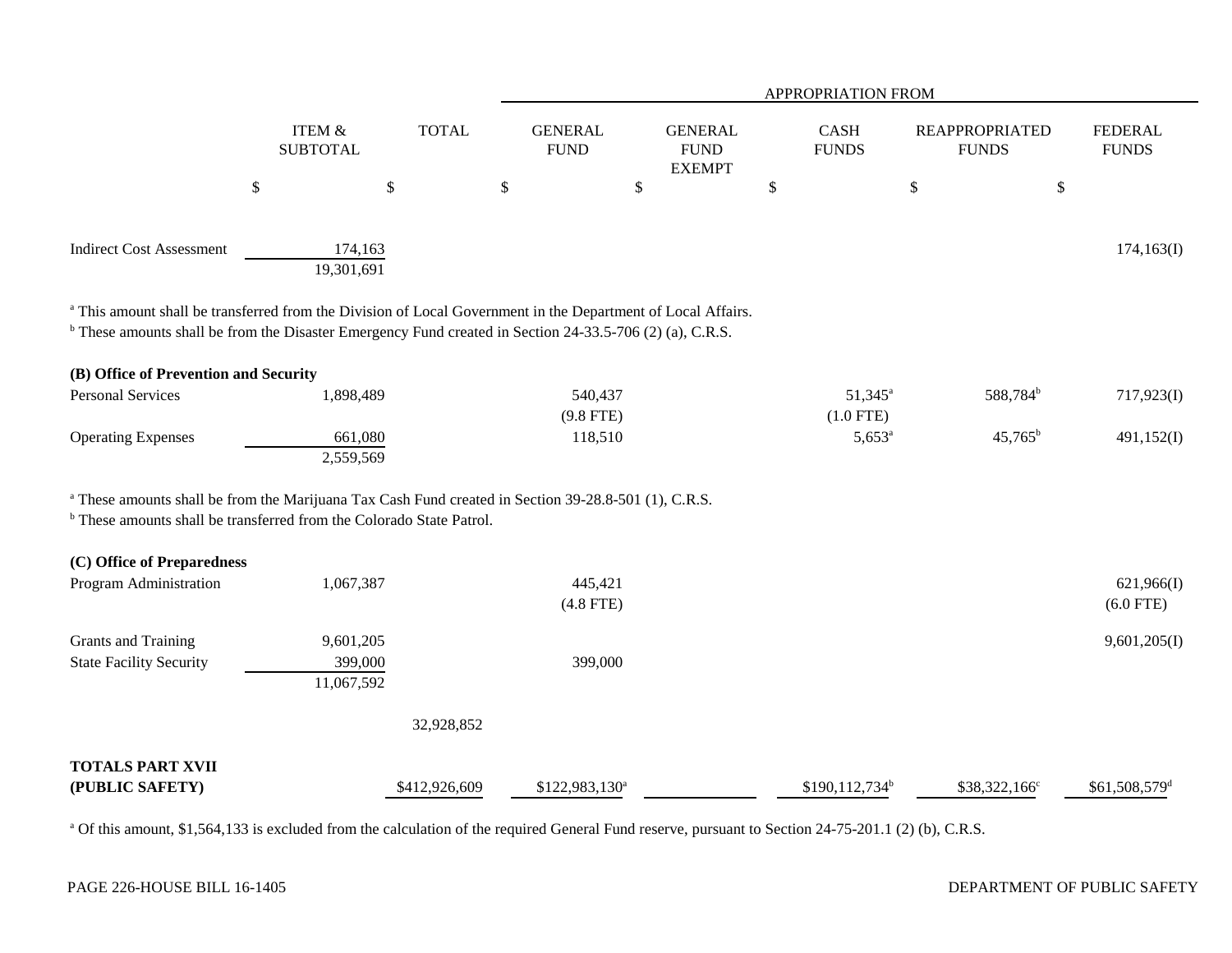|                   |       |             | APPROPRIATION FROM |              |                       |              |  |  |  |  |  |
|-------------------|-------|-------------|--------------------|--------------|-----------------------|--------------|--|--|--|--|--|
|                   |       |             |                    |              |                       |              |  |  |  |  |  |
| <b>ITEM &amp;</b> | TOTAL | GENERAL     | GENERAL            | <b>CASH</b>  | <b>REAPPROPRIATED</b> | FEDERAL      |  |  |  |  |  |
| <b>SUBTOTAL</b>   |       | <b>FUND</b> | <b>FUND</b>        | <b>FUNDS</b> | <b>FUNDS</b>          | <b>FUNDS</b> |  |  |  |  |  |
|                   |       |             | <b>EXEMPT</b>      |              |                       |              |  |  |  |  |  |
| ¢                 |       |             |                    |              |                       |              |  |  |  |  |  |

<sup>b</sup> Of this amount, \$139,697,639 is from the Highway Users Tax Fund created in Section 43-4-201 (1) (a), C.R.S., and appropriated pursuant to Section 43-4-201 (3) (a) (I) (C), C.R.S., and \$7,078,417 contains an (I) notation.

 $\degree$  Of this amount, \$3,987,119 contains an (I) notation.

d This amount contains an (I) notation.

**FOOTNOTES** -- The following statements are referenced to the numbered footnotes throughout section 2.

86 Department of Public Safety, Division of Criminal Justice, Community Corrections, Community Corrections Placements -- This appropriation assumes the daily rates and average daily caseloads listed in the following table and is based on the following assumptions: the base rate for standard nonresidential services is a weighted average of the rates for four different levels of service; community corrections providers will collect client fees of up to \$17 per day for residential placements and up to \$3 per day for nonresidential placements; client fees may be partially or fully waived in specialized residential and non-residential programs with the approval of the Division of Criminal Justice; pursuant to its authority to administer and execute contracts under Section 17-27-108, C.R.S., the Division of Criminal Justice will ensure that every reasonable effort is made to achieve such collections; and outpatient therapeutic community programs: (1) will receive the standard non-residential base rate for all offenders in their programs, including Department of Corrections clients; (2) will receive the outpatient therapeutic community base rate for all clients in program phases other than the post graduate phase, including Department of Corrections clients; (3) will not receive the outpatient therapeutic community base rate or the non-residential base rate for probation clients; (4) will collect client fees of up to \$3 per day; and (5) will not receive payment from the Department of Corrections for services covered by the standard non-residential base rate or the outpatient therapeutic community base rate. Of this appropriation, \$1,545,409 is from the savings produced by H.B. 10-1360 pursuant to Section 17-2-103 (11.5), C.R.S., for parolee Intensive Residential Treatment beds and for parolee sex offender beds and 48 Intensive Residential Treatment beds are from savings produced by S.B. 15-124. It is also assumed that the appropriation for placements in the cognitive behavioral treatment pilot program may be used to pay startup costs of the program.

| <b>Placement Type</b>                  | Rates |              |       |             | Appropriation |        |              |
|----------------------------------------|-------|--------------|-------|-------------|---------------|--------|--------------|
|                                        | Base  | Differential | Total | Diversion   | Transition    | Parole |              |
| <b>Standard Residential</b>            | 42.09 | 0.00         | 42.09 | 1.183.0     | 1.141.0       | 109.0  | 37, 377, 814 |
| Cognitive behavioral treatment pilot   | 42.09 | 51.91        | 94.00 | 40.8        | 0.0           | 0.0    | 1,399,848    |
| program                                |       |              |       |             |               |        |              |
| Intensive Residential Treatment        | 42.09 | 46.71        | 88.80 | <b>39.0</b> | 43.0          | 83.0   | 5,347,980    |
| <b>Inpatient Therapeutic Community</b> | 42.09 | 27.73        | 69.82 | 78.0        | 49.0          | 15.0   | 3,618,771    |
| <b>Residential Dual Diagnosis</b>      | 42.09 | 35.29        | 77.38 | 68.0        | 42.0          | 14.0   | 3,502,219    |
| Treatment                              |       |              |       |             |               |        |              |